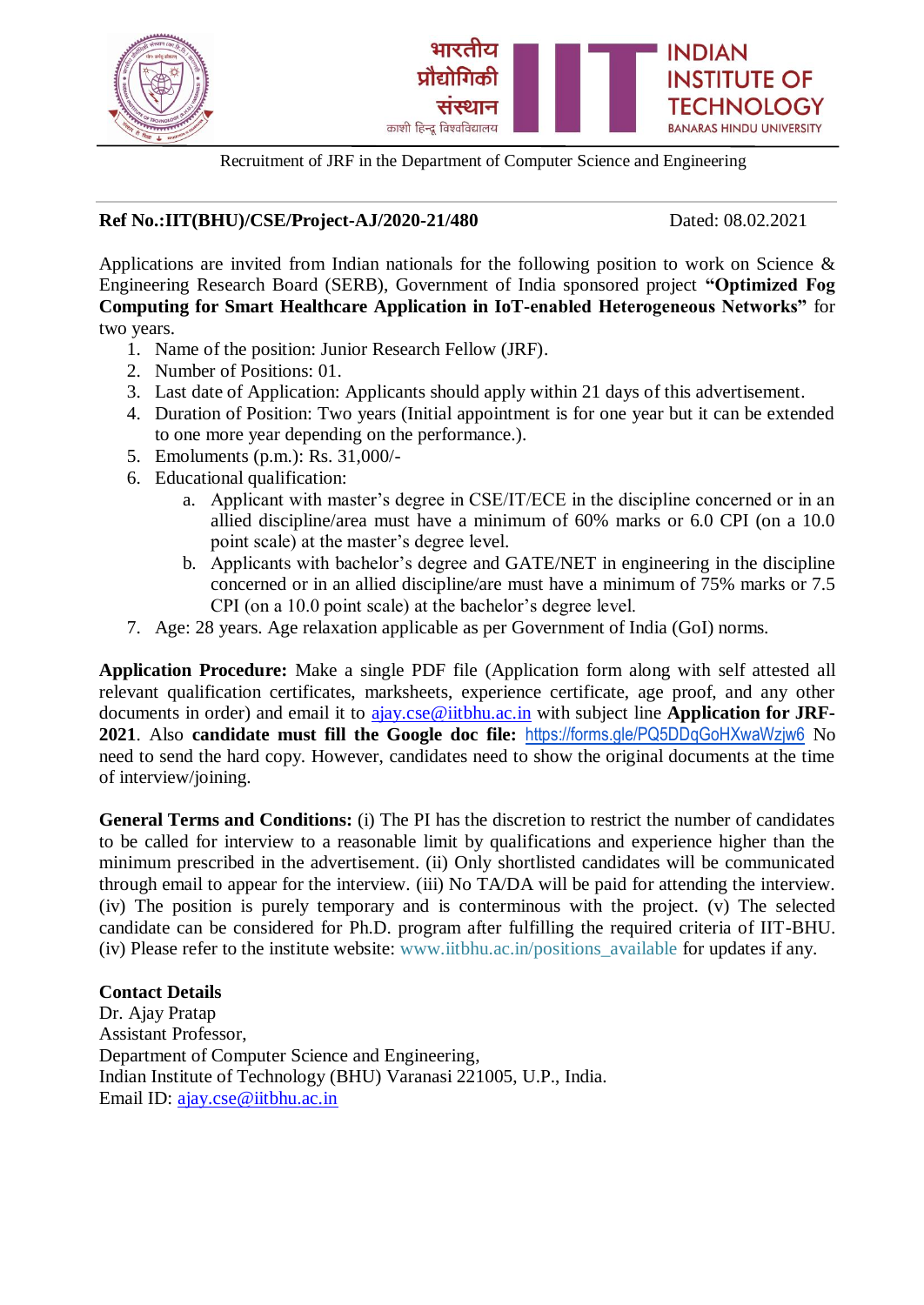## APPLICATION FOR JRF POSITION

| 1. Full Name:                  | <b>PHOTO</b>                     |
|--------------------------------|----------------------------------|
| 2. Date of Birth:              |                                  |
| $3.$ Sex: M/F                  | 4. Category: GEN/SC/ST/OBC/EW    |
| 5. Marital Status:             |                                  |
| 6. Nationality:                | 7. Physically handicapped: Y / N |
| 8. Names of Father and Mother: |                                  |

9. Address of Correspondence (including phone No):

10. E-mail Address:

11. Academic Record: (a) GATE/CSIR/UGC or equivalent National Exam Qualification details with Percent marks/Rank, year of qualifying etc:

(b) Qualifying Degree (starting from M.Tech or equivalent):

|                  | Qualificatio   University/Institute/Bo | Year   | Subject | Percentage/CGP | Divisio |
|------------------|----------------------------------------|--------|---------|----------------|---------|
| n                | ard                                    | of     | S       | A              | n       |
|                  |                                        | passin |         |                |         |
|                  |                                        | g      |         |                |         |
| M.Tech           |                                        |        |         |                |         |
| B.Tech/B.E       |                                        |        |         |                |         |
| $12^{th}$        |                                        |        |         |                |         |
| 10 <sup>th</sup> |                                        |        |         |                |         |
| <b>Others</b>    |                                        |        |         |                |         |

12. Details of Professional/ Work Experience:

| Organization | Designation | Date-From | Date-To |
|--------------|-------------|-----------|---------|
|              |             |           |         |
|              |             |           |         |

13. Attach list of publications with clear mention of 2019 impact factor (if any).

14. Names and addresses of two referees along with phone number and e-mail address:

**Declaration:** I hereby declare that I have carefully read and understood the instructions and particulars on this application and that all entries in this form as well as in the attached sheets are true to the best of my knowledge and belief.

Date: Signature Place: